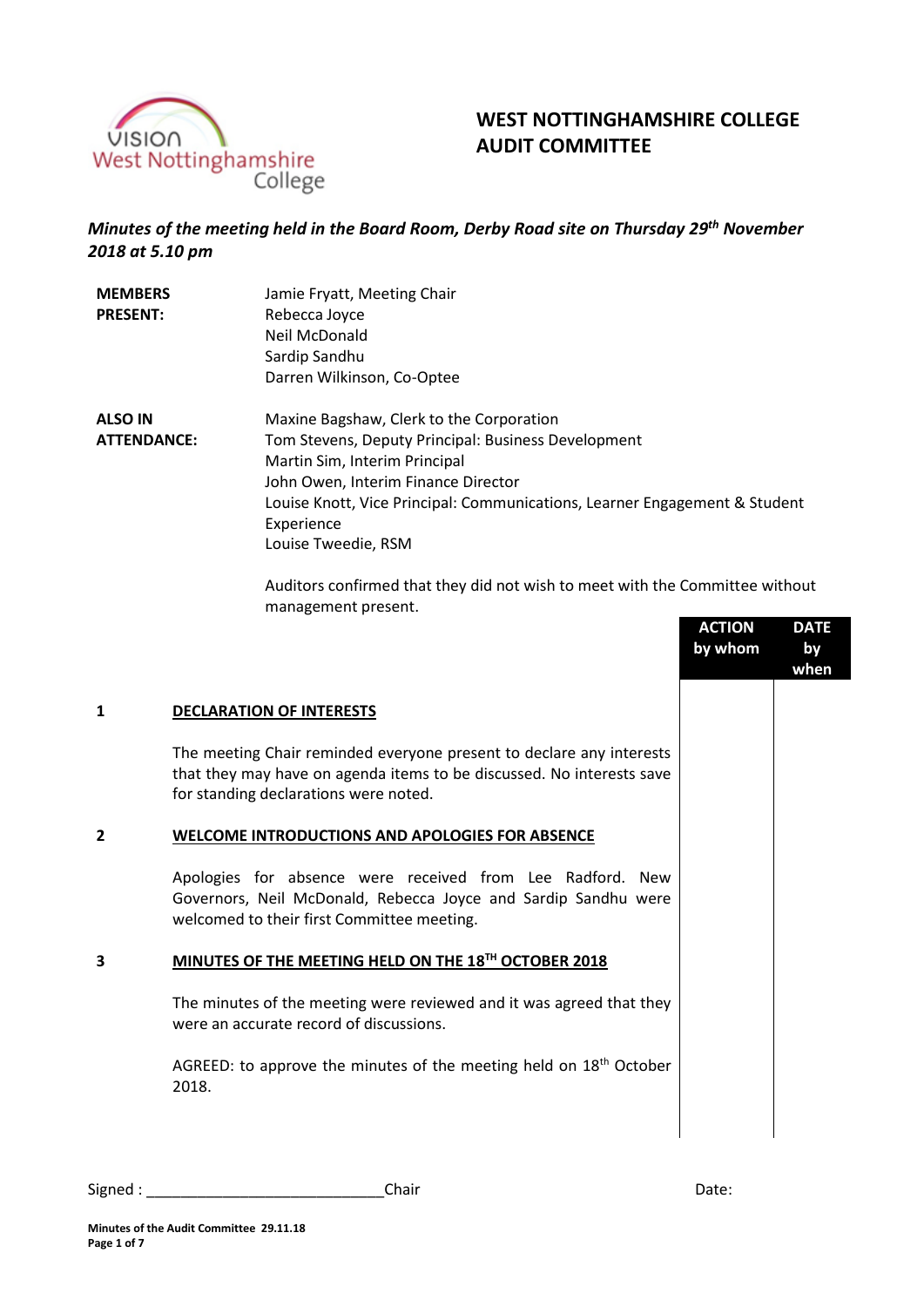| 4 | <b>ACTION PROGRESS REPORT</b>                                                                                                                                                                                                                                                                                                                                                                                                                                                                                                                                                                                                                                                                                                                                                                                                                                                                                                                                                                                                     |                       |                     |
|---|-----------------------------------------------------------------------------------------------------------------------------------------------------------------------------------------------------------------------------------------------------------------------------------------------------------------------------------------------------------------------------------------------------------------------------------------------------------------------------------------------------------------------------------------------------------------------------------------------------------------------------------------------------------------------------------------------------------------------------------------------------------------------------------------------------------------------------------------------------------------------------------------------------------------------------------------------------------------------------------------------------------------------------------|-----------------------|---------------------|
|   | The Committee were happy to note the update provided.                                                                                                                                                                                                                                                                                                                                                                                                                                                                                                                                                                                                                                                                                                                                                                                                                                                                                                                                                                             |                       |                     |
| 5 | <b>COMPOSITE COLLEGE RECOMMENDATIONS REPORT</b>                                                                                                                                                                                                                                                                                                                                                                                                                                                                                                                                                                                                                                                                                                                                                                                                                                                                                                                                                                                   |                       |                     |
|   | The Interim Finance Director introduced this item and acknowledged<br>that this has not been a priority area for him since appointment, given<br>the other more urgent matters to address. In acknowledging this he<br>confirmed that there would be a push now to ensure compliance. He<br>described the picture as 'mixed' in terms of the completion rates. It is<br>his intention to follow up more robustly and therefore envisages that<br>the compliance/completion rate will be improved for the next meeting.<br>The Committee were advised that additional resource is being secured<br>to that the more day to day tasks of a Finance Director are actioned<br>whilst his focus will remain on financial recovery. A request from the<br>Committee was to include details on the register as to when the action<br>was first requested and the first target date agreed. A challenge from<br>the Committee was to ensure that there is no further slippage in<br>relation to the timescales for compliance/completion. | Interim <sub>FD</sub> | Feb.<br>2019        |
|   | In reviewing the detailed actions, a challenge from the Committee was<br>to ensure that the fixed asset register is brought up to date. The<br>committee expressed the view that this was important so that the<br>college knows the potential value of any write offs.                                                                                                                                                                                                                                                                                                                                                                                                                                                                                                                                                                                                                                                                                                                                                           | Interim FD            | Feb.<br>2019        |
|   | One member of the committee questioned whether the college is<br>GDPR compliant. It was confirmed that this was an area of review by<br>internal auditors in the last academic year and that positive assurances<br>had been given with no actions identified. The interim Principal<br>indicated that this is an area of focus for him to ensure that he has<br>assurance. It was agreed that a detailed GDPR report would be<br>presented to the next meeting.                                                                                                                                                                                                                                                                                                                                                                                                                                                                                                                                                                  | Director of<br>ΙT     | Feb.<br>2019        |
|   | The Vice Principal advised that GDPR was considered as a high risk on<br>the register last year but that this had reduced at the beginning of year<br>given the processes introduced, however it was acknowledged that this<br>may now need a re-evaluation and that this would be determined<br>following the Interim Principal's assurance testing. It was confirmed<br>that internal auditors are also scheduled to undertake a GDPR revisit<br>early in the new calendar year. The Committee all agreed that it was<br>critically important to have assurance, particularly regarding the<br>application of GDPR re personnel and student records. During<br>discussions it was noted that a DPO report has not yet been provided to<br>the Executive, it was confirmed that this would be scheduled shortly.                                                                                                                                                                                                                 | <b>DPO</b>            | Dec<br>2018/<br>Jan |
|   | The Committee questioned whether staff utilisation is now being<br>reported to the Board.                                                                                                                                                                                                                                                                                                                                                                                                                                                                                                                                                                                                                                                                                                                                                                                                                                                                                                                                         |                       | 2019                |
|   |                                                                                                                                                                                                                                                                                                                                                                                                                                                                                                                                                                                                                                                                                                                                                                                                                                                                                                                                                                                                                                   |                       |                     |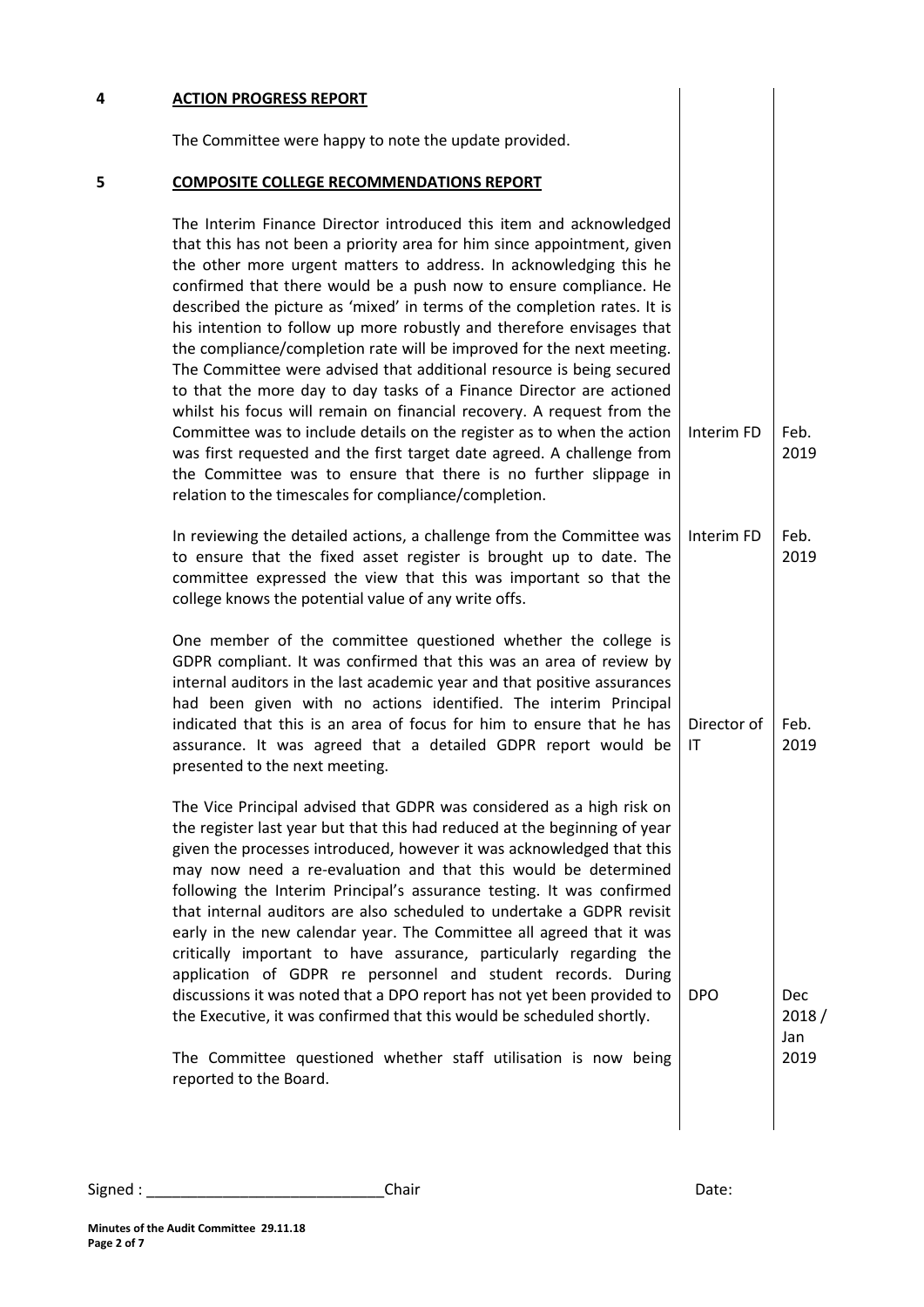13.12.18

The Interim Principal confirmed that he is undertaking a review on this, it is not clear whether it is reported as part of the KPI report, but in any event he confirmed the intention to provide an update to the Board as part of the Principals update for the meeting on 13<sup>th</sup> December 2018. Interim Principal

### **6 AUDIT SERVICES – ADDITIONAL (NON-AUDIT) WORK UNDERTAKEN IN 2017/18**

The Clerk introduced this item and confirmed that, given the change in staff, it had not been possible to finalise this report. She advised that there were a number of payments on the system to KPMG but that it has not been possible at this stage to clarify which areas of work they relate to. She advised that it has become apparent that there is a KPMG subcontractor controls report for 17/18 which has not yet been shared with this Committee but has been paid for. She indicated that she and the Deputy Principal were in the process of locating the final version of this document which would include management comments and should have been sent back and agreed with KPMG this term. The Deputy Principal provided confirmation and assurance that the certificate from KPMG in relation to this controls report has been received and provided to the ESFA within the deadline timescales required.

It was agreed that the final copies of :

a) the report to the committee and

b) KPMG subcontractor controls report would be circulated outside the meeting once the position is finalised.

AGREED: to note the content of the interim update provided.

#### **7 FRAUD, IRREGULARITY AND WHISTLEBLOWING**

The Clerk took the opportunity to circulate a report at the meeting which she confirmed was a summary of the 17/18 position. She confirmed that there were two whistleblowing investigations undertaken in the year, the circumstances relating to the first allegation are summarised in paragraphs 16-18 and a summary of the circumstances relating to the second are detailed in paragraphs 19-23. The Committee discussed the investigations into partner/subcontractor arrangements as set out in paragraph 15 and were advised that the College is expecting an interim findings report from ESFA regarding Trackwork this week. It was confirmed that an external investigator has been appointed to review contracts with Siddhi. The Interim Principal confirmed that he has confidence that the investigator engaged has the qualifications and experience to fully assess the situation.

The Committee discussed the information provided in paragraph 17 and questioned whether the individual who has left the organisation poses a threat to any other organisation.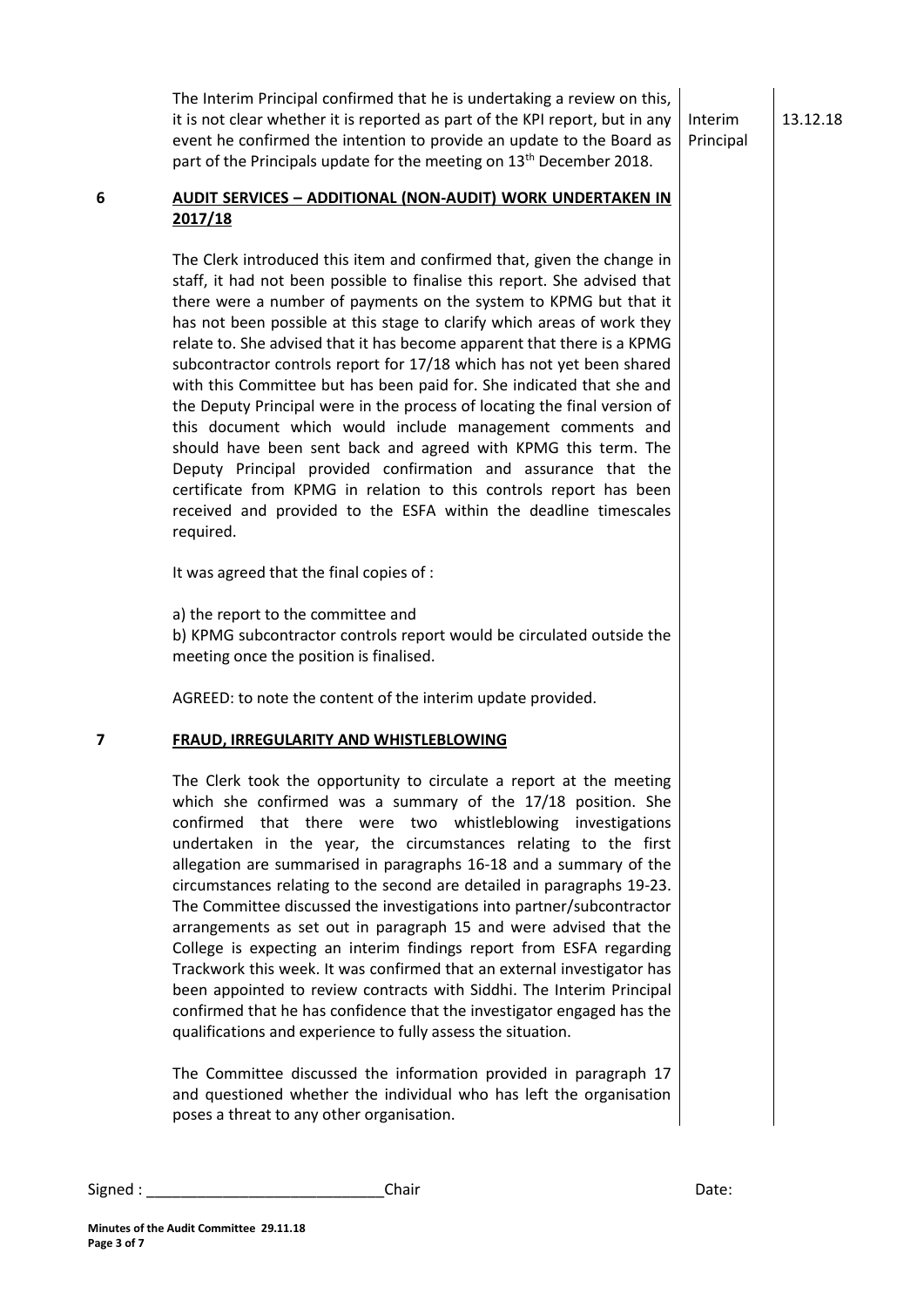|   | The Vice Principal provided assurance that any Prevent or Safeguarding<br>concerns would be referred to the LADO and any investigations of this<br>nature would impact upon an individual's reference.                                                                                                                                                                                                                                                                                                                                   |                      |                    |
|---|------------------------------------------------------------------------------------------------------------------------------------------------------------------------------------------------------------------------------------------------------------------------------------------------------------------------------------------------------------------------------------------------------------------------------------------------------------------------------------------------------------------------------------------|----------------------|--------------------|
|   | The Interim Principal indicated that, going forward it would be his<br>preference in any investigation to appoint an external individual to<br>review, but that this would be based upon risk analysis. The Committee<br>all felt that this was a very sensible approach and asked that this<br>practice be adopted for both the interim Principal and new permanent<br>Principal to be appointed.                                                                                                                                       |                      |                    |
|   | <b>New</b><br>members of the Committee questioned<br>whether<br>the<br>Whistleblowing Policy was available on the portal. It was agreed that<br>the Clerk would ensure that all College policies and procedures are<br>available to Governors on the portal in a separate folder.                                                                                                                                                                                                                                                        | Clerk                | Dec.<br>2018       |
|   | In terms of key priorities for 2018/19 the Committee questioned how<br>often the College's authorisation processes are reviewed. The Interim<br>FD confirmed that he had checked and was satisfied with the process<br>regarding bank changes. He advised that the Financial Regulations were<br>last reviewed in November 2017 and therefore are due for an annual<br>review which he will undertake.                                                                                                                                   |                      |                    |
|   | A question and challenge from the Committee was, when was the last<br>audit of delegated authorities and compliance in relation to these<br>completed. The Committee all agreed that they wanted some<br>assurance on this and it was therefore agreed that internal auditors<br>would complete a review on this as part of their February 2018<br>financial controls review.                                                                                                                                                            | Internal<br>auditors | Feb.<br>2018       |
|   | Following some general discussion the Committee stated that they<br>would want to see that all staff who have delegated authorities are<br>provided with anti-fraud, bribery and corruption training, this can be<br>done by way of an e-module. They asked that this be provided to<br>anyone in the organisation with delegated authority limits no matter<br>how small. It was agreed that the Vice Principal would pick this is up as<br>an action with the HR team and add this to the list of mandatory<br>training for all staff. | <b>VP</b>            | <b>Dec</b><br>2018 |
|   | The Committee questioned whether the College retains a register of<br>gifts and hospitality. It was confirmed that it does and that it has a very<br>low value in terms of disclosure requirements i.e. anything more than<br>£20.                                                                                                                                                                                                                                                                                                       |                      |                    |
|   | AGREED: to note the content of the update provided.                                                                                                                                                                                                                                                                                                                                                                                                                                                                                      |                      |                    |
| 8 | <b>INTERNAL AUDIT</b>                                                                                                                                                                                                                                                                                                                                                                                                                                                                                                                    |                      |                    |
|   | Louise Tweedie from RSM provided an update on two matters:                                                                                                                                                                                                                                                                                                                                                                                                                                                                               |                      |                    |
|   |                                                                                                                                                                                                                                                                                                                                                                                                                                                                                                                                          |                      |                    |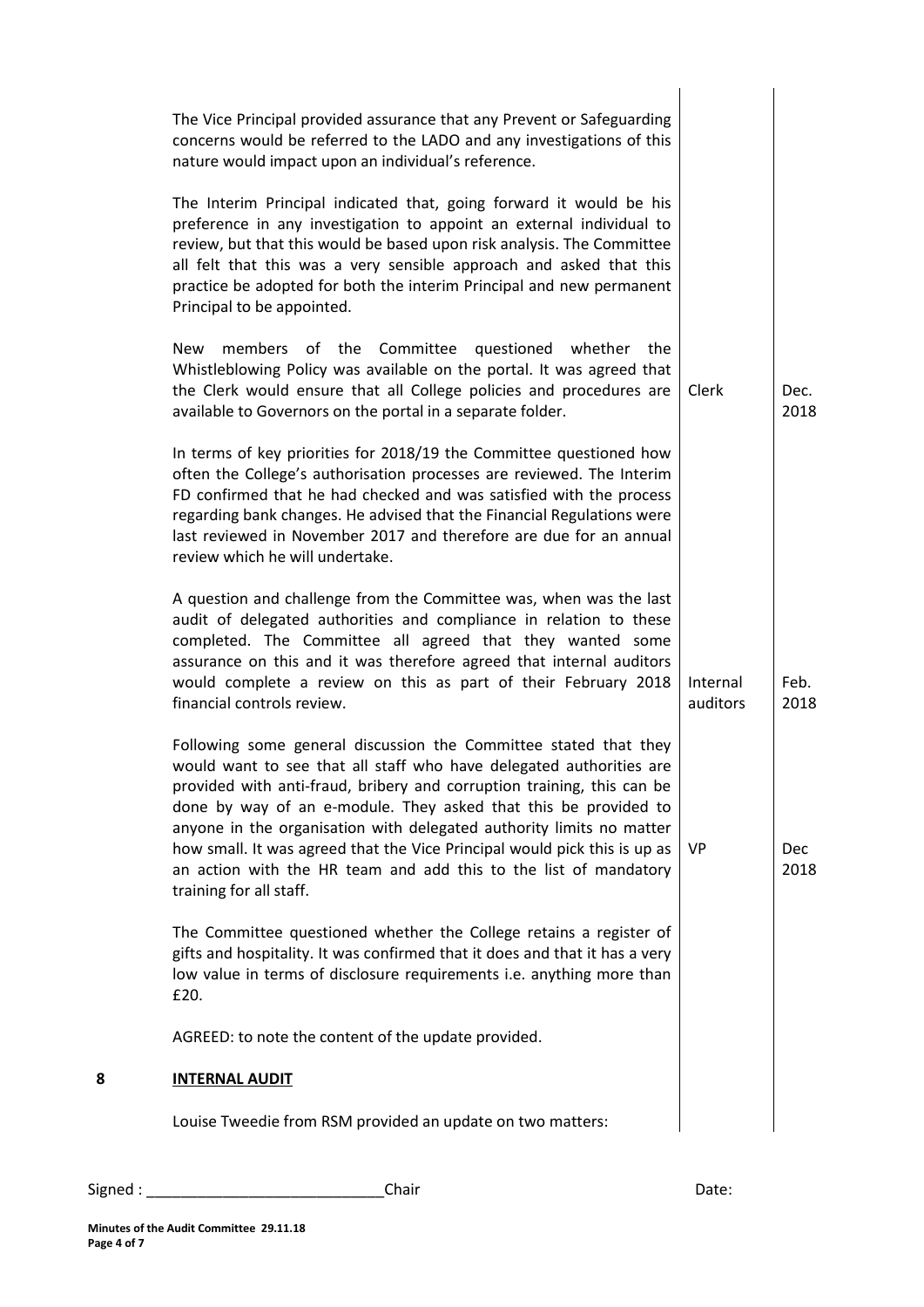- a) Annual report for 2017/18, and
- b) The 2018/19 in year position

In relation to the annual report for 2017/18 she advised that it was a compilation report which summarises activity undertaken in 17/18. The key paragraph is 1.1 which is the opinion i.e. 'the organisation has an adequate and effective framework for risk management, governance and internal controls. However our work has identified further enhancements to the framework for risk management, governance and internal control to ensure that it remains adequate and effective'. The Committees attention was drawn appendix B which summarises the work done.

An observation made by the Committee was referenced to the fact that internal audit rely on external audit work as well as their own. Louise Tweedie explained that, because external auditors continue auditing the college in to the next academic year i.e. over the summer and autumn term, then there can be things that arise that would not have been known at the time of their in year audit. She confirmed that this has not been an issue at WNC over the last 3-5 years but it has happened elsewhere and therefore it is important that internal audit are able to fully reflect on any external audit findings. She confirmed that RSM have been auditors to WNC since 2011. There was some discussion regarding the process of audits undertaken and the Committee were given assurance that audit work is all evidence based.

The Committee made the observation that, in terms of apprenticeship delivery, the College seems to have some process issues and weaknesses to address. Louise Tweedie indicated that RSM have seen a fall in the level of assurance generally within the sector in this area. She confirmed that the changes to the funding rules were complex and sometimes retrospective and therefore it does take a while for Colleges to catch up. The Committee questioned whether the last internal audit review of apprenticeship provision had looked at forecasting. The Committee were advised that the last review regarding forecasting was in 14/15 and that it was not specifically looked at in 17/18 as part of the apprenticeship review. Louise Tweedie confirmed that a review could be done if this was requested by the College.

It was noted that internal auditors have not been asked to review the college financial recovery plan and forecasts as BDO are undertaking an external review in this area. The Committee considered Appendix B and, in relation to the apprenticeship framework review, questioned why three high, seven medium and four low recommendations had not led to a red RAG rating. Louise Tweedie explained that the position had been moderated by RSM because of the sector wide issues regarding compliance.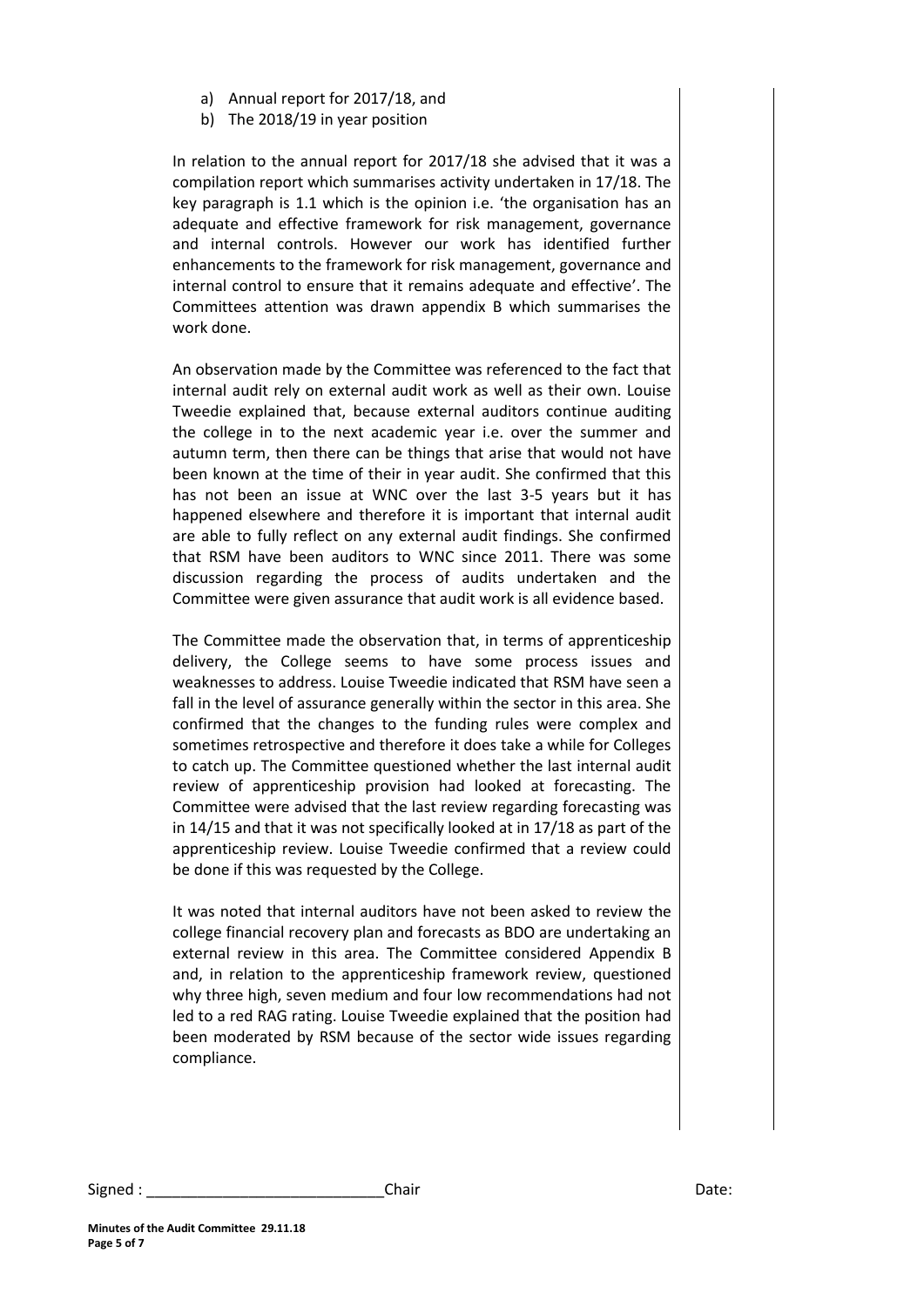She accepted that there is an argument that this report could have been RAG rated as red, however this means that there would have been no evidence of assurance, however it was clear during field work that processes were in place, albeit that this college was finding them as challenging as other colleges to ensure compliance.

The Committee made an observation that, with hindsight, there may have been a missed opportunity in terms of staff review and training following this audit report. They felt that there were clear danger signs and perhaps some of the issues now coming to light could have been addressed. They felt that the speed of response and monitoring of activity could have been more robust. A challenge from the Committee was whether internal auditors are happy regarding the College's ability to implement any actions agreed. They indicated that, in the main, they are and that this is something reviewed as part of their follow up. The observation from the Committee was that, particularly in relation to apprenticeships, there is clear evidence of a failure to implement the recommendations made by auditors.

AGREED: to note the content of the 2017/18 annual report provided.

The Committee then went on to discuss the 18/19 in year position and it was explained that the audit plan for the year is quite fluid. A question from the Committee was whether or not there would be merit in asking internal auditors to review delivery of the recovery plan at a later stage in the year. The interim Principal indicated that it may be more helpful for specific areas to be revisited, for example apprenticeships, rather than looking at the whole of the plan. A challenge from the Committee was that clarity needs to be provided in relation to monitoring the implementation of the financial recovery plan, it was agreed that this is a critical action for the Board this academic year.

The Committee were given assurance that any audit plan for the year or three year strategy is linked to risks and internal audit field work links to this.

The Committee questioned whether there is the possibility of identifying five or six key processes which needs to change as a matter of urgency.

The Interim Principal indicated that for him there would be benefit in undertaking a mock PFA audit and also there needs to be greater assurance regarding the fact that the College is tracking learners properly. The Committee questioned whether these issues are on the risk register and assurance was given that they are, although they may not be articulated in as much detail as would be helpful.